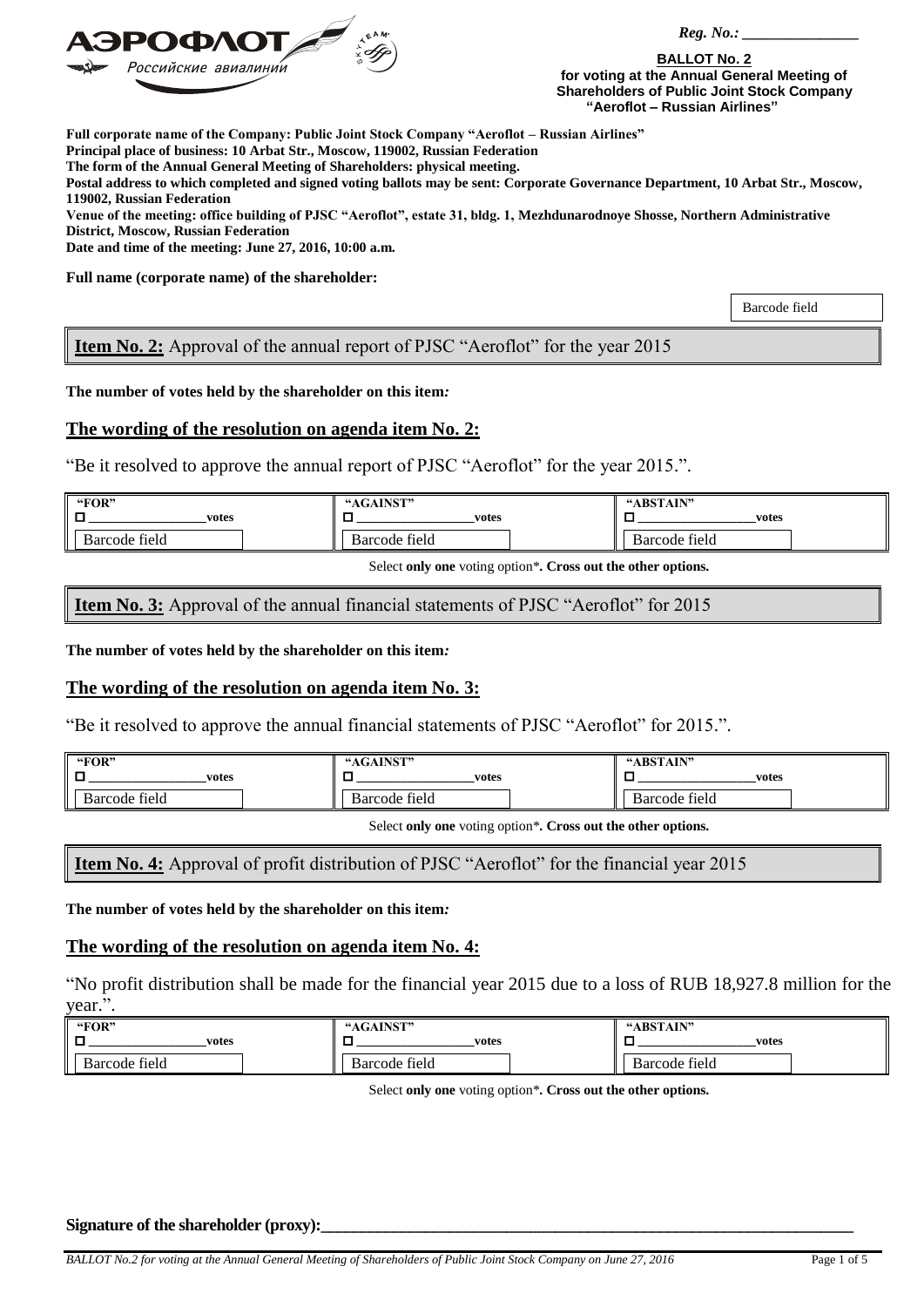**Item No. 5:** The amount, time and form of payment of dividends for the year 2015 and determination of the dividend record date

**The number of votes held by the shareholder on this item***:* 

# **The wording of the resolution on agenda item No. 5:**

"No dividend on PJSC "Aeroflot" shares shall be declared or paid for the financial year 2015.".

| "FOR"         | "AGAINST"     | "ABSTAIN"               |
|---------------|---------------|-------------------------|
| votes         | votes         | votes                   |
| Barcode field | Barcode field | $\sim$<br>Barcode field |

Select **only one** voting option\***. Cross out the other options.**

**Item No. 6:** Approval of the revised Regulations on Remuneration to Members of the Board of Directors of PJSC "Aeroflot"

## **The number of votes held by the shareholder on this item***:*

# **The wording of the resolution on agenda item No. 6:**

"Be it resolved to approve the Regulations on Remuneration and Compensation Payable to Members of the Board of Directors of PJSC "Aeroflot".".

| "FOR"            | "AGAINST"     | "ABSTAIN"                  |
|------------------|---------------|----------------------------|
| votes            | votes         | votes                      |
| field<br>Barcode | Barcode field | $\sim$<br>tield<br>Barcode |

Select **only one** voting option\***. Cross out the other options.**

**Item No. 7:** Payment of remuneration to members of the Board of Directors of PJSC "Aeroflot"

**The number of votes held by the shareholder on this item***:* 

## **The wording of the resolution on agenda item No. 7:**

"1. Be it resolved to pay the remuneration to members of the Board of Directors of PJSC "Aeroflot" for 2015 in the following amounts:

| 1. M.Yu. Alekseev | 3,958,785 rubles | 7 D.N. Peskov     | 3,958,785 rubles |
|-------------------|------------------|-------------------|------------------|
| 2. K.G. Androsov  | 4,698,178 rubles | 8. V.G. Saveliev  | 3,618,907 rubles |
| 3. I.A. Kamenskoy | 4,428,482 rubles | 9. D.P. Saprykin  | 3,808,785 rubles |
| 4. I.V. Kogan     | 3,123,482 rubles | 10. V.V. Sidorov  | 4,249,798 rubles |
| 5. M.D. Manasov   | 3,958,785 rubles | 11. Yu.B. Slyusar | 910,000 rubles   |
| 6. R.V. Pakhomov  | 4,453,482 rubles | 12. S.V. Chemezov | 3,708,785 rubles |

2. Be it resolved to pay the remuneration to members of the Board of Directors of PJSC "Aeroflot" under the option programme for 2015 in the following amounts:

| 1. M.Yu. Alekseev | 2,492,174 rubles | 7. D.N. Peskov     | 2,492,174 rubles |
|-------------------|------------------|--------------------|------------------|
| 2. K.G. Androsov  | 3,432,907 rubles | 8. V.G. Saveliev   | 0 rubles         |
| 3. I.A. Kamenskoy | 3,089,771 rubles | 9. D.P. Saprykin   | 0 rubles         |
| 4. I.V. Kogan     | 1,429,412 rubles | 10. V.V. Sidorov   | 2,862,430 rubles |
| 5. M.D. Manasov   | 2,492,173 rubles | 11. Yu.B. Slyusar  | 1,157,798 rubles |
| 6. R.V. Pakhomov  | 3,121,579 rubles | 12. S.V. Chemezov. | 2,174,097 rubles |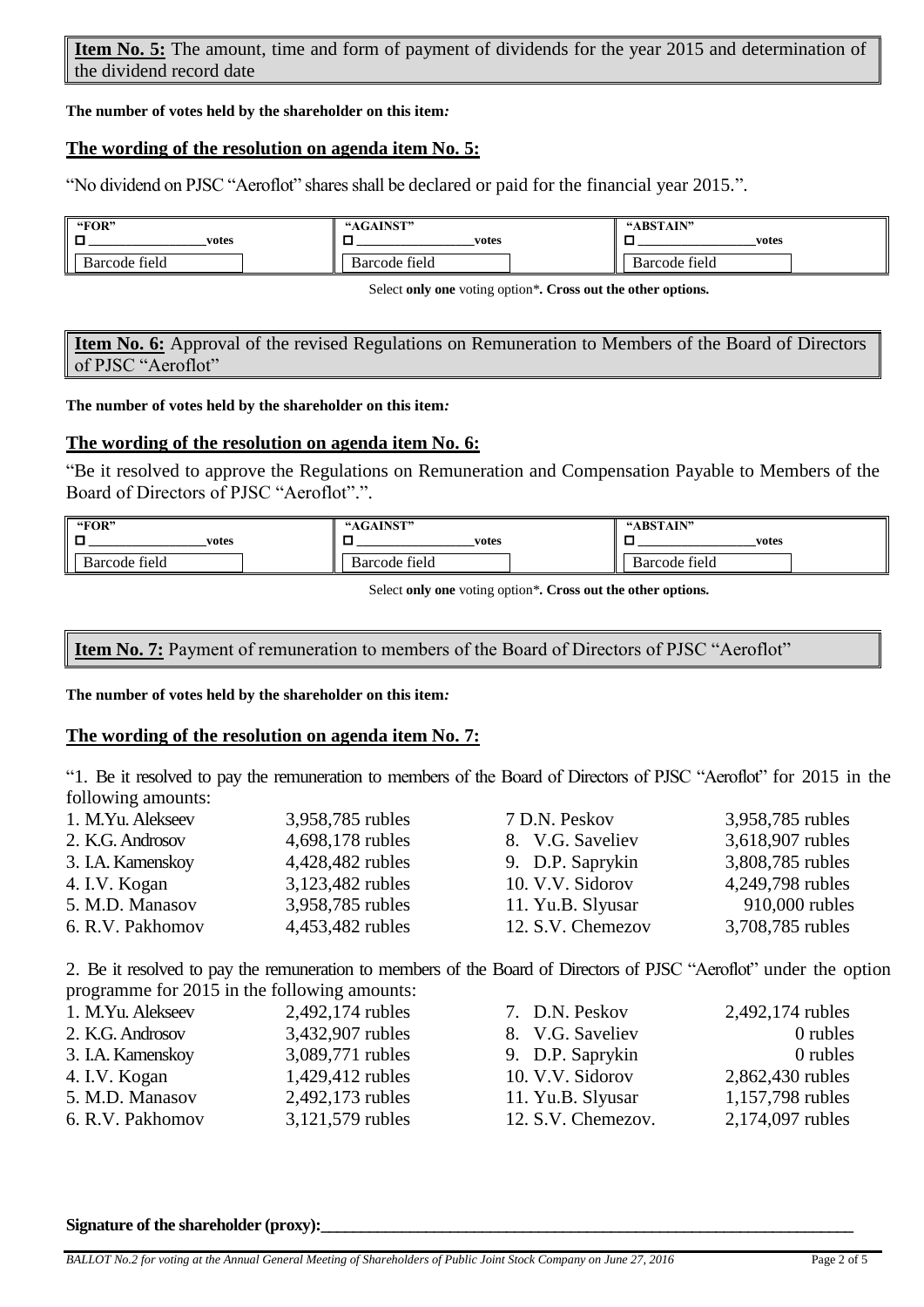3. Be it resolved to pay the remuneration to members of the Board of Directors of PJSC "Aeroflot" for the period from January 01, 2016 to June 30, 2016 in accordance with the terms and conditions of the "Regulations on Remuneration and Compensation Payable to Members of the Board of Directors of PJSC "Aeroflot".".

| "FOR"                      | <b>"AGAINST"</b> | "ABSTAIN"                  |
|----------------------------|------------------|----------------------------|
| votes                      | votes            | votes                      |
| $\sim$ 11<br>Barcode field | Barcode field    | $\sim$ 1.<br>Barcode field |

Select **only one** voting option\***. Cross out the other options.**

**Item No. 8:** Payment of remuneration to members of the Audit Commission of PJSC "Aeroflot"

**The number of votes held by the shareholder on this item***:* 

## **The wording of the resolution on agenda item No. 8:**

"Be it resolved to pay the remuneration to members of the Audit Commission of PJSC "Aeroflot" in the following amounts:

| 1. I.V. Belikov  | 912,984 rubles   | 4. A.Yu. Shchepin | 706,476 rubles |
|------------------|------------------|-------------------|----------------|
| 2. M.V. Mikhina  | $115,638$ rubles | 5. P.M. Fradkov   | 0 rubles".     |
| 3. E.S. Nikitina | 706,476 rubles   |                   |                |

| "FOR"                   | A INICT!!<br>$\cdot$ A C | "ABSTAIN"               |
|-------------------------|--------------------------|-------------------------|
| votes                   | votes                    | votes                   |
| $\sim$<br>Barcode field | $\sim$<br>Barcode field  | $\sim$<br>Barcode field |

Select **only one** voting option\***. Cross out the other options.**

**Item No. 10:** Election of members of the Audit Commission of PJSC "Aeroflot"

**The number of votes held by the shareholder on this item***:* 

## **The wording of the resolution on agenda item No. 10:**

"Be it resolved to elect five members to the Audit Commission of PJSC "Aeroflot" from the following nominees:

## **1. BELIKOV, Igor Vyacheslavovich** – Director of Nonprofit Partnership "Russian Institute of Directors".

| "FOR"            | <b>A TAICT'S</b><br>GAP | "ARSTAIN"        |
|------------------|-------------------------|------------------|
| votes            | votes                   | votes            |
| tield<br>Barcode | Barcode field           | tield<br>Barcode |

## **2. MIKHINA, Marina Vitalievna** – **Advisor to the Head of Rosimuschestvo**.

| "FOR"         | "AGAINST"     | "ABSTAIN"     |
|---------------|---------------|---------------|
| votes         | votes         | votes         |
| Barcode field | Barcode field | Barcode field |

## **3. NIKITINA, Ekaterina Sergeevna** – Department Director at Transneft Open Joint Stock Company

| "FOR"         | "AGAINST"                  | "ABSTAIN"                  |
|---------------|----------------------------|----------------------------|
| votes         | votes                      | votes                      |
| Barcode field | $\sim$ 11<br>Barcode field | $\sim$ 11<br>Barcode field |

## **4. UBUGUNOV, Sergey Ivstalievich** –Head of Department at the Russian Ministry of Transport.

| "FOR"                            | "AGAINST"                      | "ABSTAIN"                  |
|----------------------------------|--------------------------------|----------------------------|
| votes                            | votes                          | votes                      |
| C <sub>11</sub><br>Barcode field | $\sim$ $\sim$<br>Barcode field | $\sim$ 11<br>Barcode field |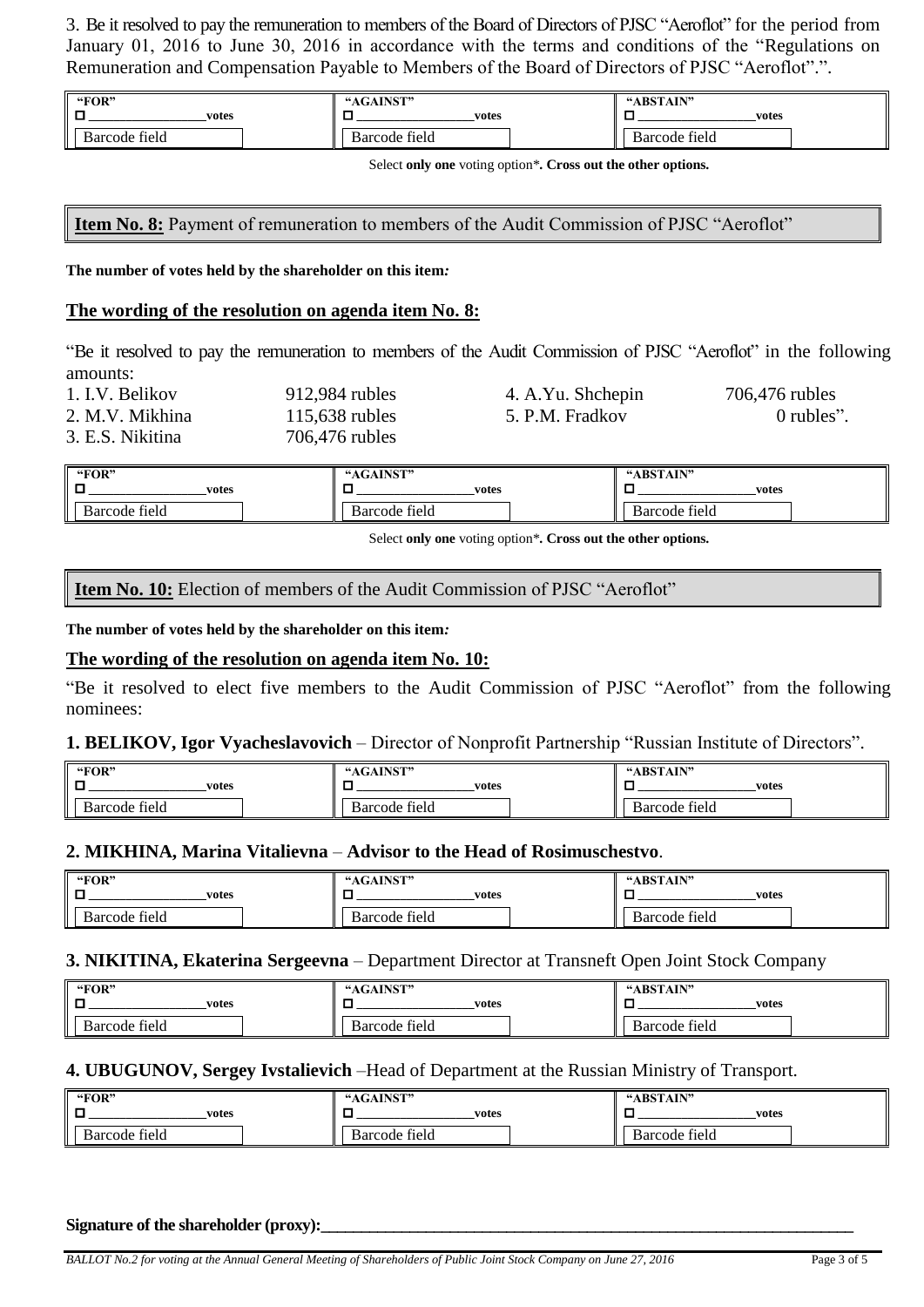# **5. SHIPILOV, Vasiliy Petrovich –** Head of Department at the Russian Ministry of Economic Development.".

| "FOR"         | "AGAINST"                      | "ABSTAIN"                  |
|---------------|--------------------------------|----------------------------|
| votes         | votes                          | votes                      |
| Barcode field | $\sim$ $\sim$<br>Barcode field | $\sim$ 11<br>Barcode field |

Select **only one** voting option for each candidate. **Cross out the other options.**

If the option "FOR" is selected with respect to more than five candidates for election to the Audit Commission, the ballot will be deemed invalid as regards voting on this item. This does not apply to ballots that contain marks indicating that they have been signed by a person voting on shares transferred after the record date for the General Meeting according to the instructions of the acquirers of such shares and/or by a person voting on shares that are in circulation outside the Russian Federation in the form of depositary securities, who acts in accordance with the instructions of the owners of such depositary securities.

# **Item No. 11:** Approval of the Auditor of PJSC "Aeroflot" for 2016

**The number of votes held by the shareholder on this item***:* 

# **The wording of the resolution on agenda item No. 11:**

"1. Be it resolved to approve audit firm BDO Unicon AO as the Auditor of the annual financial statements of PJSC "Aeroflot" for 2016 prepared under RAS.".

| "FOR"         | "AGAINST"     | "ABSTAIN"                 |
|---------------|---------------|---------------------------|
| votes         | votes         | votes                     |
| Barcode field | Barcode field | $\sim$ 1<br>Barcode field |

Select **only one** voting option\***. Cross out the other options.**

"2. Be it resolved to approve audit firm AO PricewaterhouseCoopers Audit as the Auditor of the consolidated financial statements of PJSC "Aeroflot" (Aeroflot Group) for 2016 prepared under IFRS".

| "FOR"                      | "AGAINST"     | "ABSTAIN"                  |
|----------------------------|---------------|----------------------------|
| votes                      | votes         | votes                      |
| $\sim$ 11<br>Barcode field | Barcode field | $\sim$ 1.<br>Barcode field |

Select **only one** voting option\***. Cross out the other options.**

**Item No. 12:** Approval of the revised Articles of Association of PJSC "Aeroflot"

**The number of votes held by the shareholder on this item***:* 

# **The wording of the resolution on agenda item No. 12:**

"Be it resolved to approve the Articles of Association of Public Joint Stock Company "Aeroflot – Russian Airlines" (Rev. No. 9).".

| "FOR"         | A INICT!<br>$-4C$           | "ABSTAIN"     |
|---------------|-----------------------------|---------------|
| votes         | votes                       | votes         |
| Barcode field | $\sim$<br>tield:<br>sarcode | Barcode field |

Select **only one** voting option\***. Cross out the other options.**

**Item No. 13:** Approval of the revised Regulations on the General Meeting of Shareholders of PJSC "Aeroflot"

**The number of votes held by the shareholder on this item***:* 

## **The wording of the resolution on agenda item No. 13:**

"Be it resolved to approve the Regulations on the General Meeting of Shareholders of Public Joint Stock Company "Aeroflot – Russian Airlines" (Rev. No. 5).".